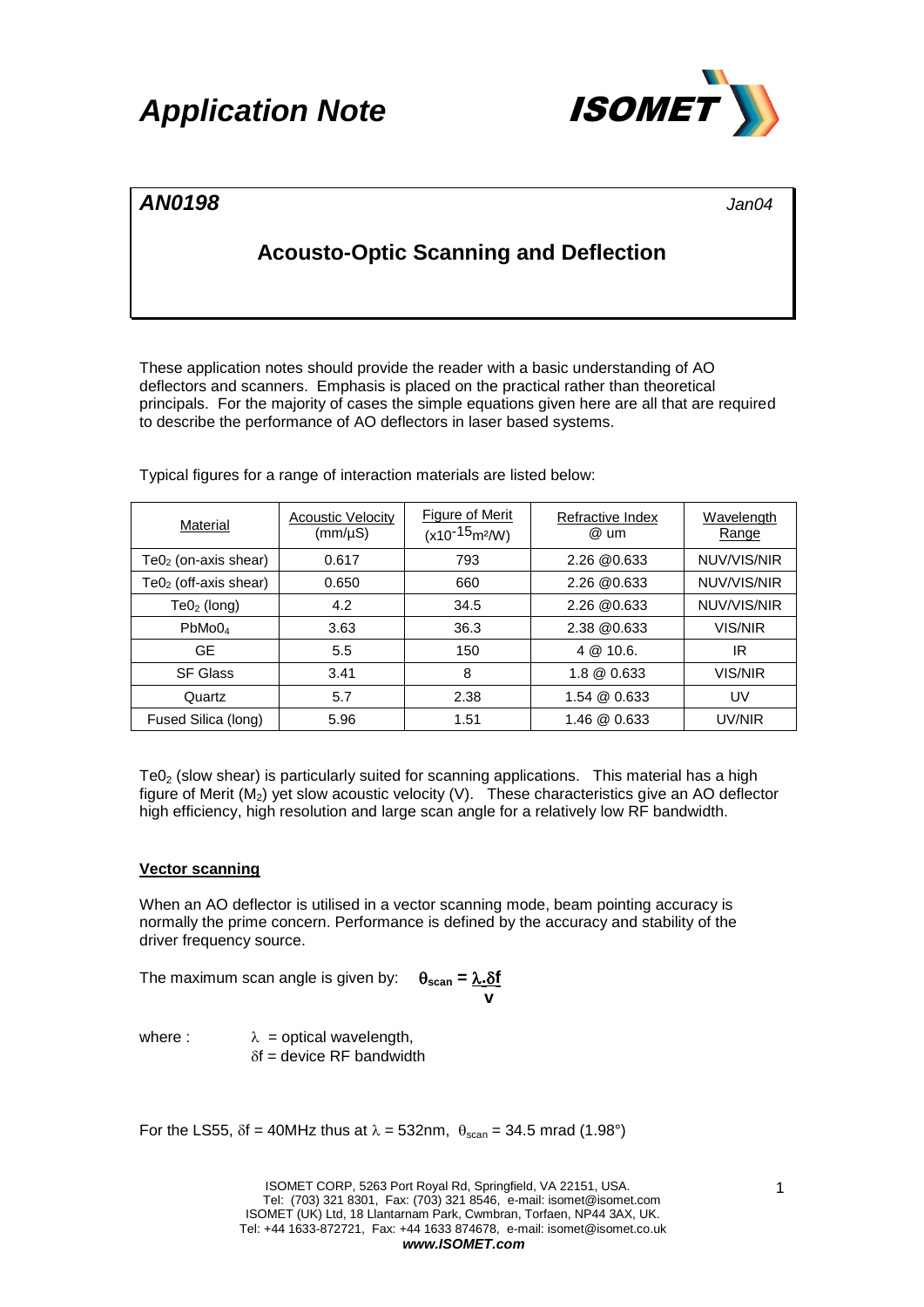### **Application Note /SOME**



Nevertheless the equivalent spot resolution needs to be defined in order to specify the AO deflector and input beam parameters.

### Deflector Configuration



The diagram depicts an acousto-optic deflector showing the sound column, of frequency f , travelling at velocity V through the AO crystal. The straight through zero order beam is not shown for clarity.

#### **Resolution**

The spot resolution of a deflector is determined by the ratio of the scan angle to the divergence of the input laser beam. For a uniformly illuminated aperture, this equates to the product of the acoustic fill or access time of the cell and the RF bandwidth of the device. The access time  $(\tau)$  is simply the laser beam dimension along the acoustic (scan) axis (D) divided by the acoustic velocity (v).

Take for example the Isomet model LS55 AO deflector featuring a maximum access time  $(\tau)$ of 11.3  $\mu$ S and bandwidth ( $\delta$ f) of 40 MHz:

The intrinsic resolution is given by :  $N = \tau \cdot \delta f$  i.e. 450 spots.

In practice this figure may get reduced, as described later.

#### **Spot deflector**

In an AO deflector system featuring random position control, a packet of single frequency is generated for each spot position to be addressed. For maximum resolution the frequency or spot duration is equal to the access time of the cell. The occurrence and amplitude of each frequency generates the spot pattern. However this method does not provide the highest scan rates, since the fastest time to switch from one spot to another is the access time  $(=\tau)$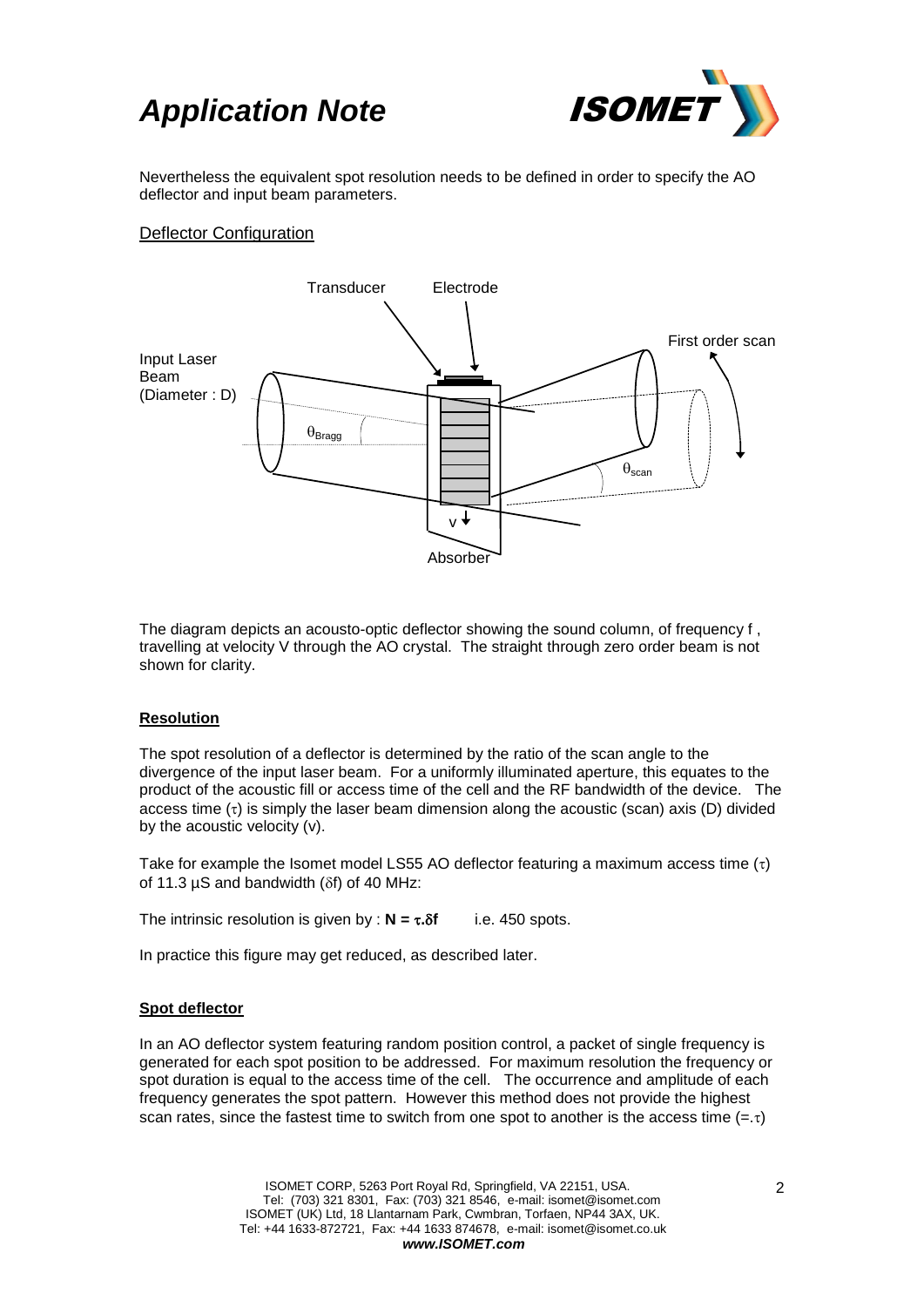### **Application Note <b>ISOME**



To achieve higher scan speeds the AO deflector is utilised as a 'continuous' linear scanner and a separate AO modulator provides the necessary amplitude control. However there are limitations. If the scan period is not much greater than the fill time of the cell, the number of usable resolvable spots is reduced.

This effect is illustrated in the diagram below :



Let 't' be the scan time including any fly back and  $\mathbf{r}'$  be the access time of the deflector cell. The resolution (Rayleigh criterion) assuming uniform illumination is given by:

$$
N = \tau \cdot df \cdot \left[ \frac{(t-\tau)}{t} \right]
$$

i.e. the inherent resolution is reduced by the finite fill time of the AO cell

Hence for a scan time of 22.4 µs (say) and an access time of 11.3 µs, the number of resolvable spots (N) is 224.

#### **Chirp effect**

At high scan rates there is an appreciable linear variation of frequencies across the laser beam within the cell, often referred to as a "chirp effect". Adjacent points across the input laser beam 'see' different frequencies and hence are deflected at different scan angles. The cell thus acts as a cylindrical lens, either positive or negative depending on the frequency ramp. The equivalent focal length is given by:

$$
FL = \frac{v^2}{\lambda . \delta f/\delta t}
$$

where :  $v =$  acoustic velocity

 $\delta f/\delta t$  = scan rate

$$
\lambda = \text{wavelength}
$$

ISOMET CORP, 5263 Port Royal Rd, Springfield, VA 22151, USA. Tel: (703) 321 8301, Fax: (703) 321 8546, e-mail: isomet@isomet.com ISOMET (UK) Ltd, 18 Llantarnam Park, Cwmbran, Torfaen, NP44 3AX, UK. Tel: +44 1633-872721, Fax: +44 1633 874678, e-mail: isomet@isomet.co.uk *www.ISOMET.com*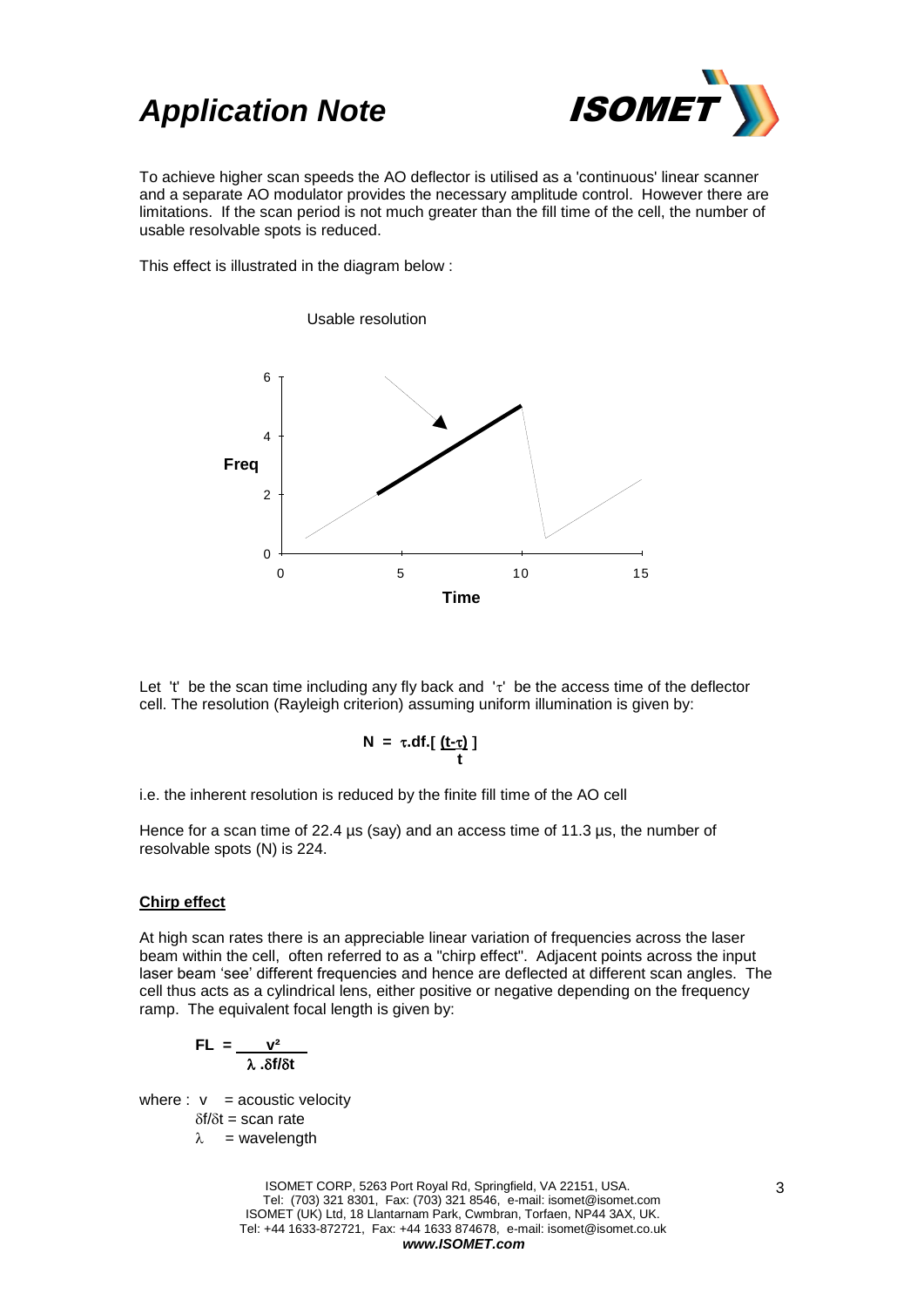



In practice, for a uni-directional scanning system, this effect can be negated by the addition of a cylindrical lens with opposite power and same focal length  $f_1$  placed after the deflector.

Take the LS55 example, with: Sweep rate of  $\delta f/\delta t = 40$  MHz in 22.4µs  $v = 0.617$  mm/us  $\lambda = 532$  nm

then the focal length  $FL = 400$ mm.

As described above, the performance of a deflector degrades with increasing scan rate. At very high scan rates the acoustic fill time of the deflector aperture becomes a large fraction of the scan period (t) and this limits the available resolution.

For unidirectional scanning, these limitations can be overcome by use of the Chirp Deflector.

#### **Chirp Deflector\***

The chirp deflector capitalises on the self focusing properties (see Chirp effect above) of an AO deflector and overcomes the loss of resolution due to the finite access time of a conventional deflector. Here the drive signal is in the form of RF pulses shorter in duration than the total transit (or access) time of the deflector cell.

#### a: Scanning Mode



b: Flooded Mode



ISOMET CORP, 5263 Port Royal Rd, Springfield, VA 22151, USA. Tel: (703) 321 8301, Fax: (703) 321 8546, e-mail: isomet@isomet.com ISOMET (UK) Ltd, 18 Llantarnam Park, Cwmbran, Torfaen, NP44 3AX, UK. Tel: +44 1633-872721, Fax: +44 1633 874678, e-mail: isomet@isomet.co.uk *www.ISOMET.com*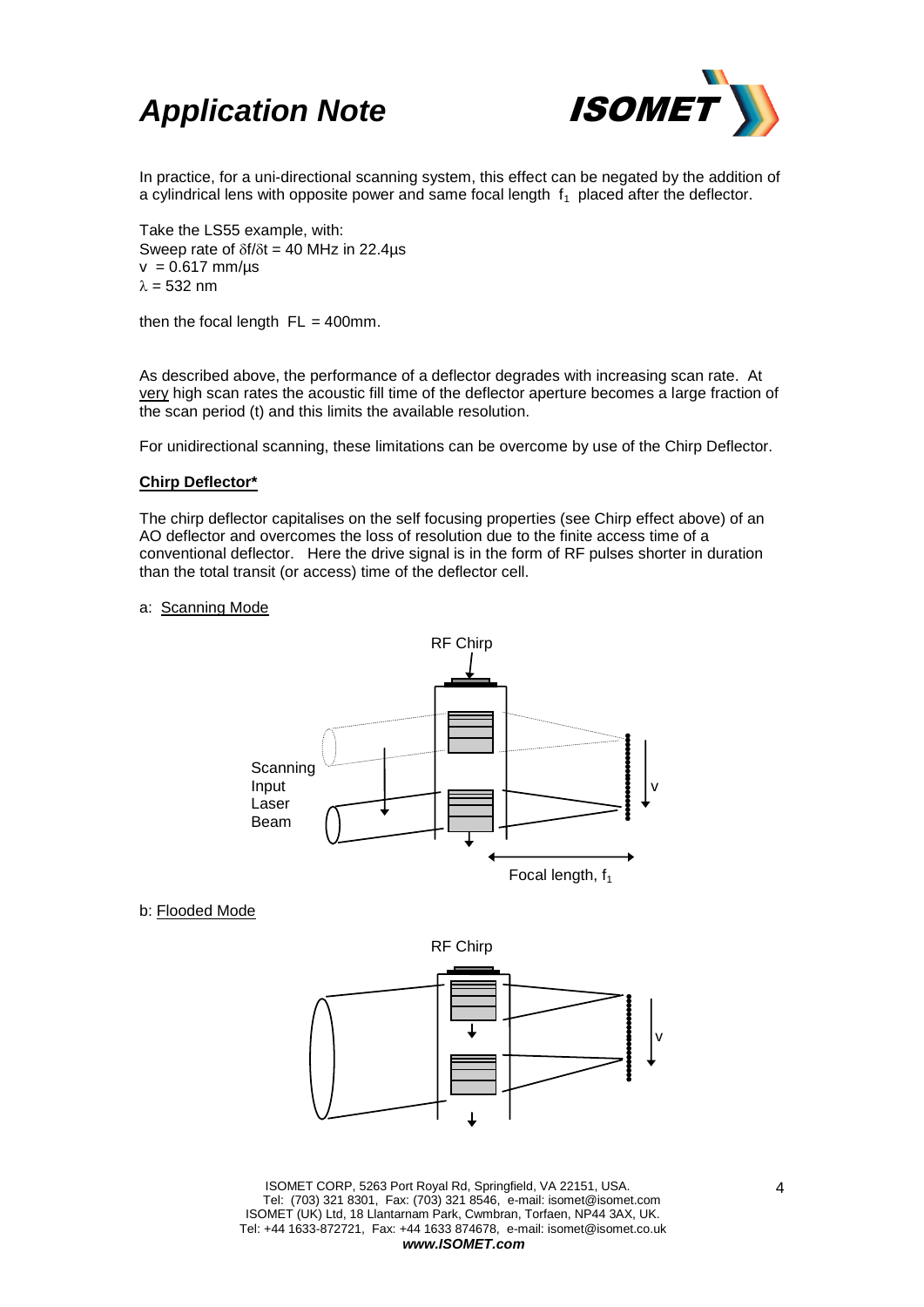# *Application Note* ISOMET



Each pulse is composed of a linearly swept RF signal that ranges from  $f_{\mathbf{a}}$  to  $f_{\mathbf{b}}$ . If a collimated laser beam is made to track the RF pulse as it travels down the crystal (Figure a: ), the result is a linearly scanned spot at an image plane located at a constant distance from the deflector,  $f_1$ . (Of course, self-focusing only occurs in the diffraction plane; in the orthogonal plane a cylindrical lens is required to focus the beam.) As the RF pulse leaves the crystal, the laser beam is made to flyback and track the next RF pulse that has just entered. This can be achieved with a relatively low resolution AO deflector. Since the laser beam can be made to flyback in nanoseconds, the difficulty encountered because of the fill time of the standard deflector is circumvented. Indeed, if one is willing to waste some laser energy, the optical aperture can be filled with light (Figure b: ), permitting each RF pulse to create a linearly scanning focused spot with literally zero flyback.

The resolution of the device is given by the product of the acoustic transit time of each RF pulse across the aperture ( $\tau$ ) and the bandwidth of the chirp pulse (f<sub>b</sub> - f<sub>a</sub>). Thus to achieve 2000 spots of resolution, the bandwidth must be 50MHz for an acoustic transit time of 40us.

The actual duration of each chirp pulse can be selected more or less arbitrarily; the choice will be made on the basis of the actual optical design, i.e., setting a reasonable chirp focal length based on  $f_1$ .

e.g. A ten microsecond chirp pulse duration would result in a focal distance of 114mm at 632.8nm (for  $TeO<sub>2</sub>$  with v=0.617mm/us).

The acoustic transit time of the Chirp deflector equals the required line scan time.

For large apertures, it is also necessary to consider the acoustic attenuation along the crystal. In TeO<sub>2</sub> this figure is 17.9dB/us/GHz<sup>2</sup>. This will reduce the efficiency of the deflected spot as the chirp pulse travels across the aperture. To compensate, the input laser beam can be weighted to give higher optical input toward the absorber end of the crystal.

\* U.S. Patent 3,851,951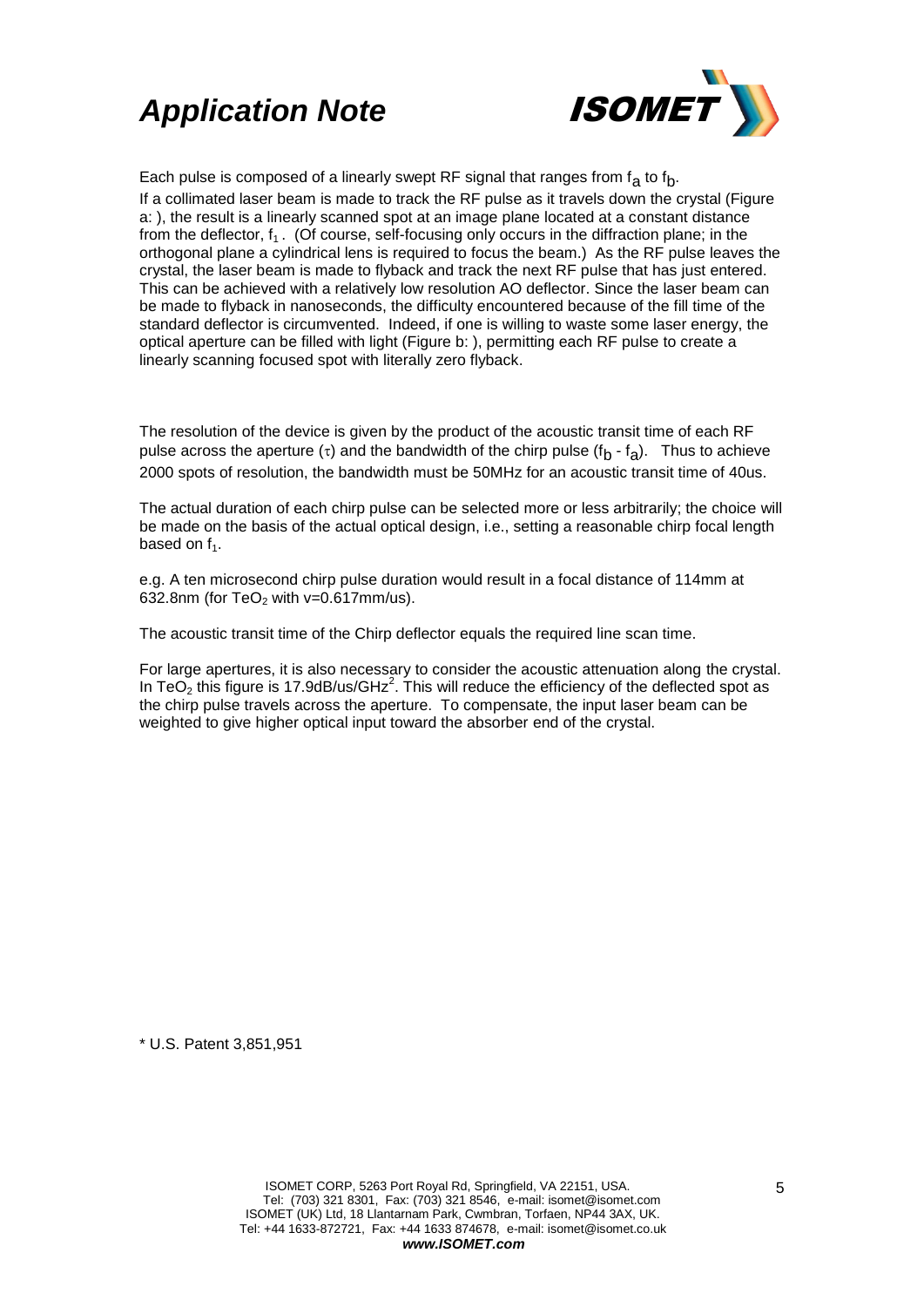### *Application Note* ISOMET



### **Bragg Angle and Beam Steering**

First order deflection efficiency is maximised when the angle  $(\theta)$  of the input laser beam satisfies the Bragg condition:

$$
\theta_{\text{Bragg}} = \frac{\lambda \text{.fc}}{2 \text{.v}}
$$

Obviously, this can only be exactly true for one chosen frequency. As the frequency is swept about the centre frequency fc so the efficiency will vary. Transducer characteristics of AO deflectors are designed to minimise this effect. However to remain within the Bragg regime there is a limit to the amount of bandwidth a single electrode AO device can provide.

To circumvent this difficulty and achieve greater bandwidth and hence scan angle, the acoustic signal in the AO material can be steered and made to track the optimum Bragg conditions over a wider range of frequencies. This requires an array of electrodes on the device transducer, each with an RF input signal progressively delayed in phase. One simple method involves the use of fixed delay lines to change the phase proportional to the drive frequency. More sophisticated and precise solutions employ multi-output frequency synthesizers. Either way, the resultant phase offset generates a change in the angle of the transmitted acoustic beam dependent on frequency.

Beam steering techniques are used in the Isomet LS110, 1250c-BS, 1209-BS, AOM600 and LS600 deflectors.

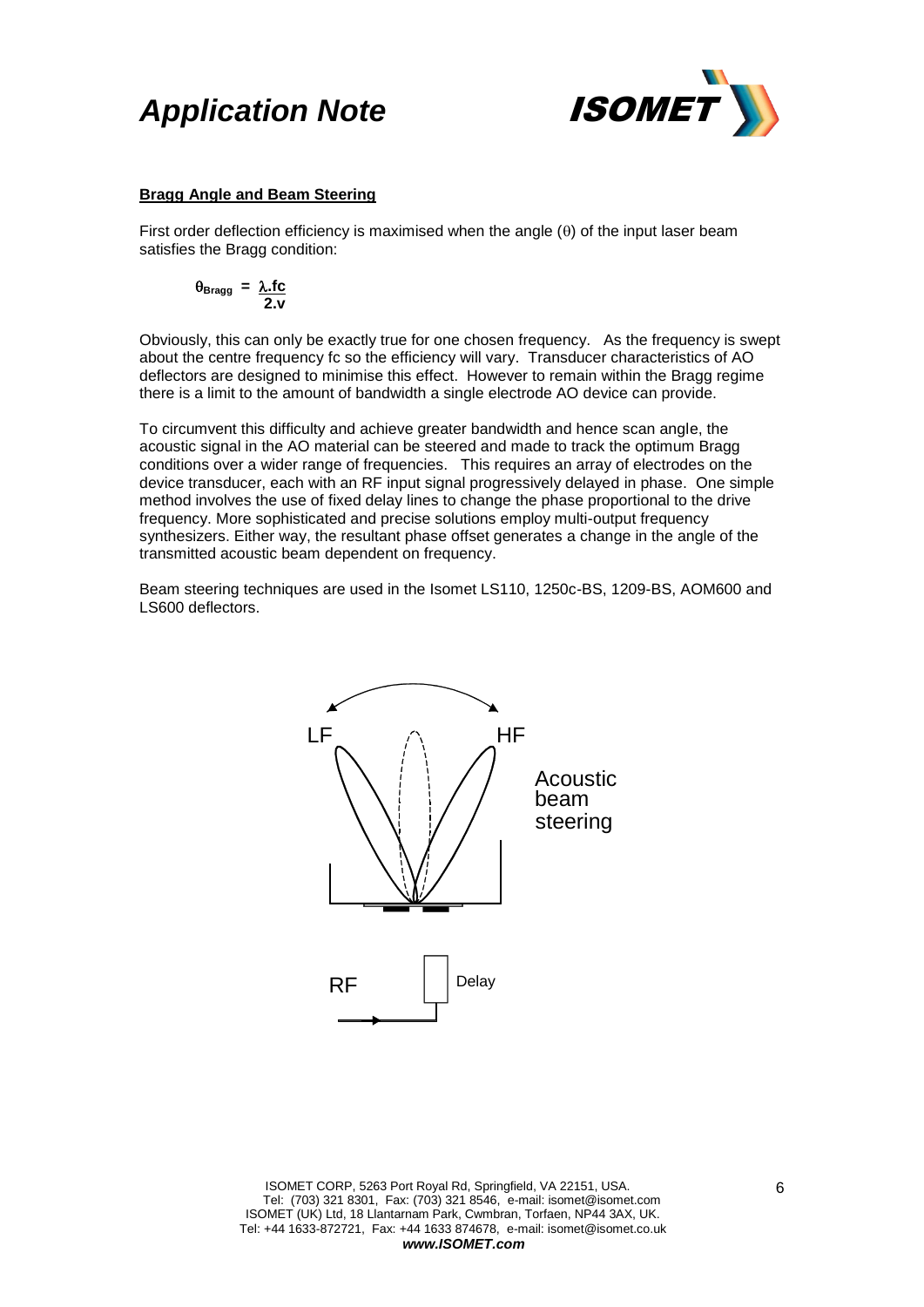# **Application Note <b>ISOMET**

.



The plot below gives illustrates the benefits of acoustic beam steering



### **Dual Axis**

Two AO deflectors can be mounted orthogonally to provide dual axis scanning e.g. the single packaged Isomet LS110XY and LS50XY deflectors.

For XY scanning, the main limitations in scan angle (resolution) are due to the finite distance between the X and Y deflectors and the maximum aperture height of the deflectors. Assume the beam is first deflected in the X axis then the Y. The maximum scan angle of the X axis is limited by the active aperture of the following Y axis deflector otherwise clipping of the output beam will result.

Thus :

[max. scan angle of X] x [distance between AOD's'] = [aperture height of Y]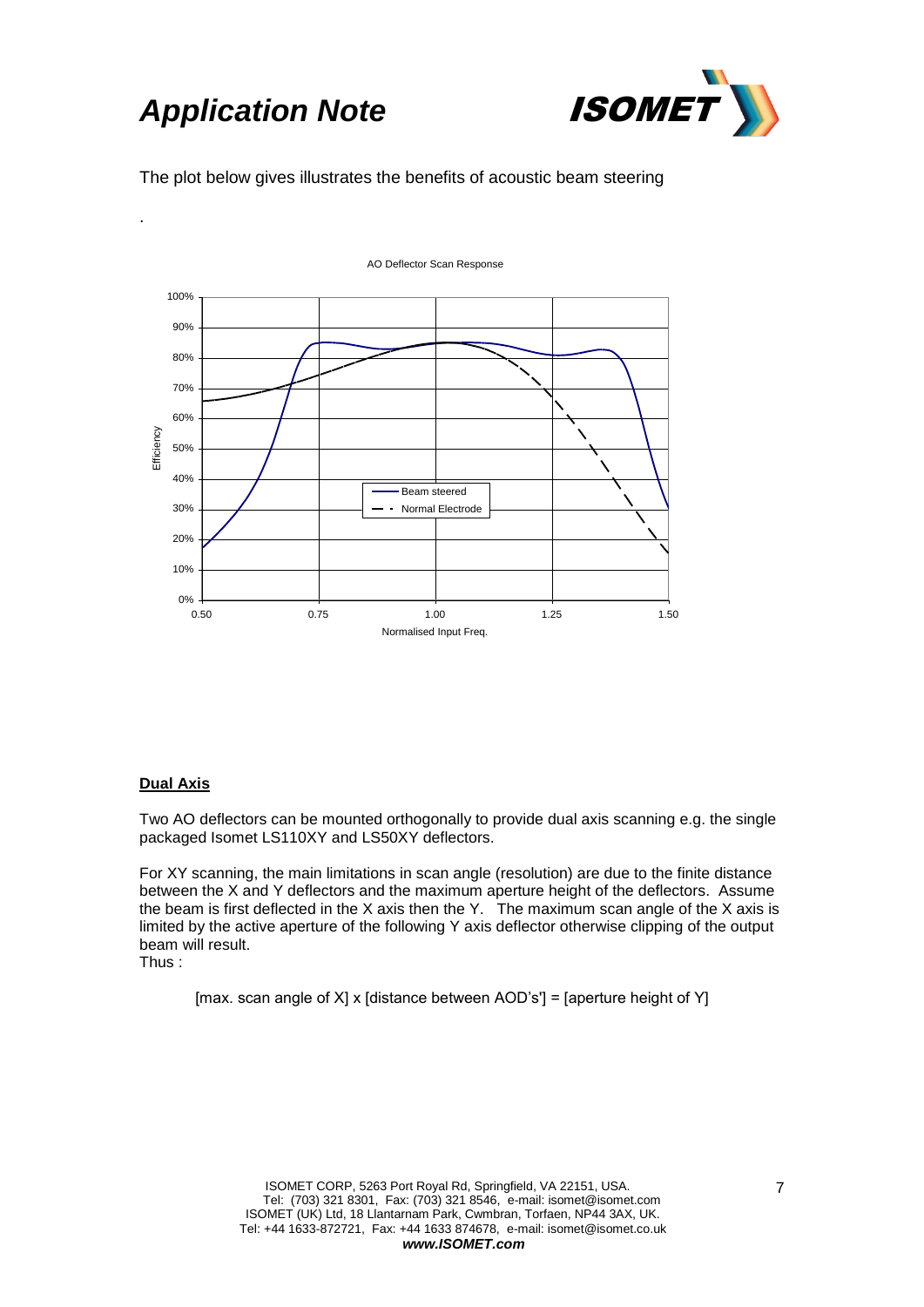# **Application Note <b>ISOMET**



### **Deflection Efficiency**

Diffraction efficiency is a function of the acoustic drive power. The optimum (saturation) power is given by:

**Psat**  $=$  $\frac{\lambda^2.H}{2.L.M_2}$ 

where:

| λ       | $=$ | optical wavelength                       |
|---------|-----|------------------------------------------|
| Н       | $=$ | electrode height of transducer           |
|         | $=$ | electrode length                         |
| $M_{2}$ |     | figure of merit for interaction material |

For a given device L, H and  $M_2$  are constant and thus the value will depend on the operating wavelength (squared).

### **RF power limitations**

If the device is operated at a power (P) less than Psat, the reduction in efficiency can be determined from the formula:

**Relative eff'**  $\varepsilon$  **= sin**<sup>2</sup>  $\pi$  **(P/Psat) 2**

This may be the case when operating at longer wavelengths and with a limitation on the maximum input RF power. In addition, the RF drive power is often tailored or programmed to flatten the amplitude of the deflected output.